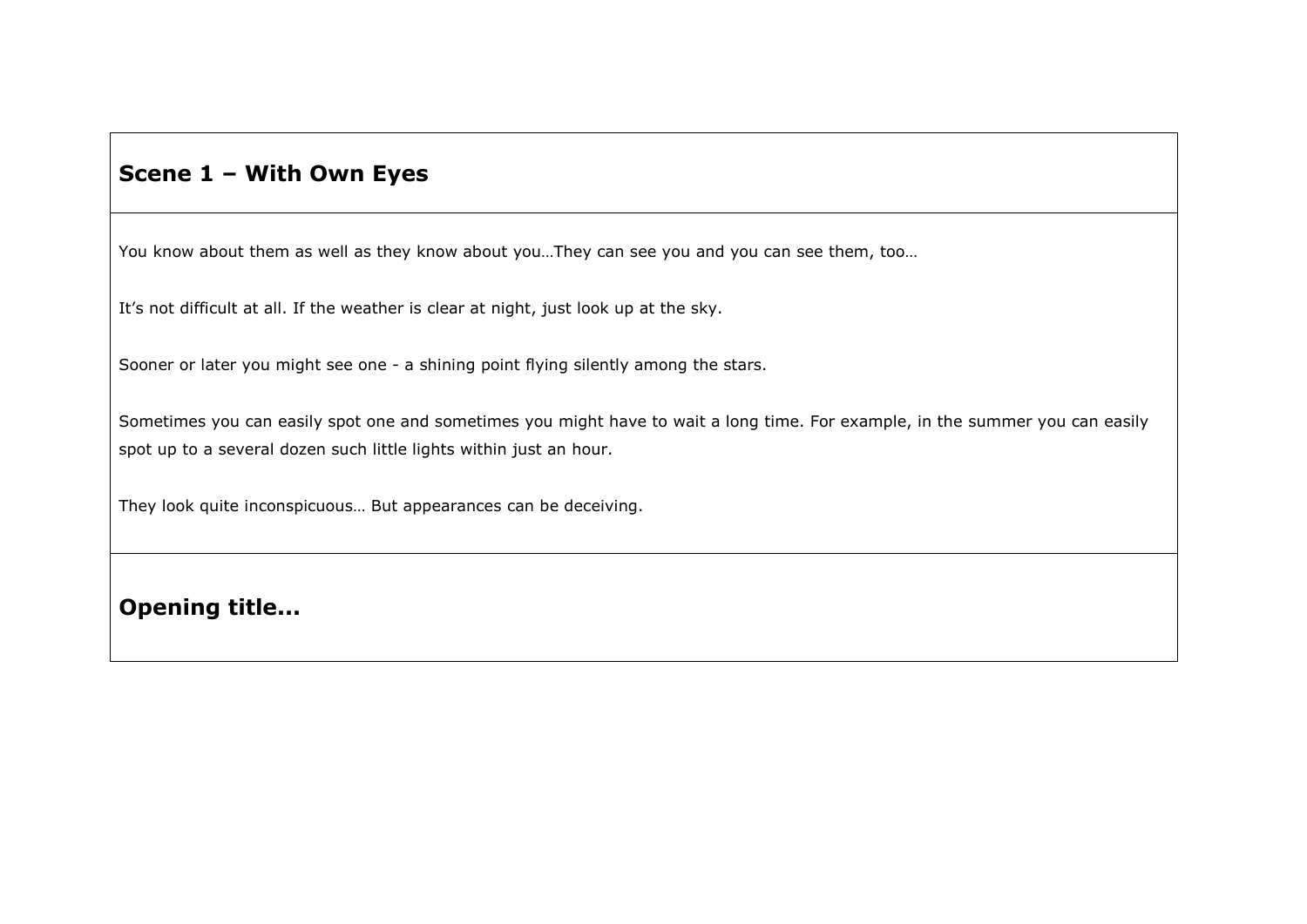## **Scene 2 – Room**

You probably know it very well.

Every morning as the alarm clock goes off, you must get up. Some might jump up just like a rabbit, even though it's seven a.m. Whereas some would drowse away almost until midday.

But otherwise, it is probably almost similar.

You go to the toilet, some get a shower, another might just a wash. But all of us brush our teeth. Then you plod your way to the kitchen for some breakfast, like coffee, noodle soup or instant porridge…

Next comes checking your emails, social feed, pictures and messages from your friends and your foes as well.

You might be one of those who turn on the TV to see the latest world news or check the weather forecast to make sure what to wear today. Is a T-shirt enough? Will you need to carry an umbrella? Or will it be cold and snowing?

Whether you go to school or work, or just on a trip, you'll probably find the fastest way before you leave… You don't want to get stuck in traffic, do you?

This is most likely what our typical mornings look like.

But nothing would probably go so easily without the space technologies.

You don't believe?

…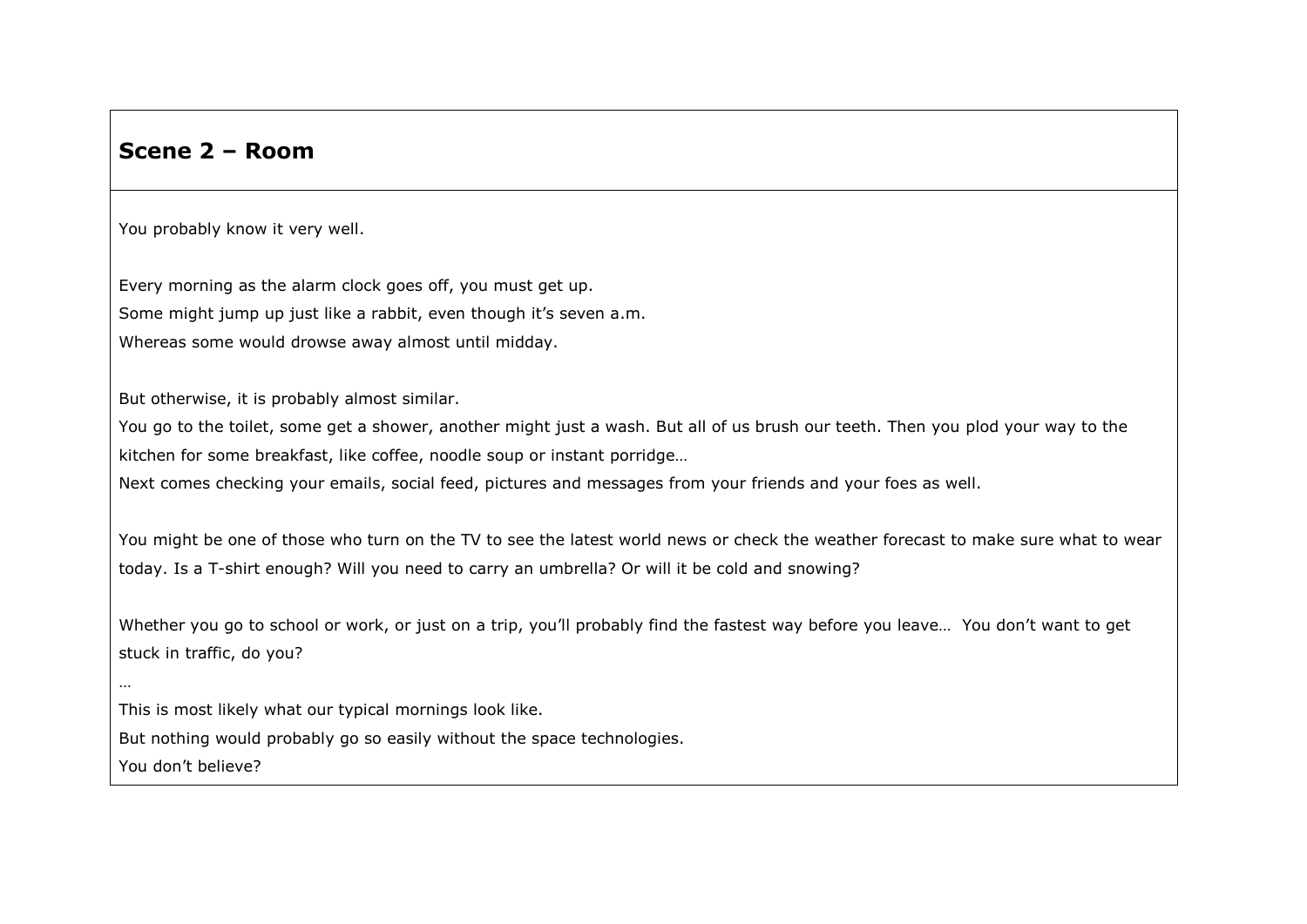### **Scene 3 – Journey to Space**

It has been a long-standing desire to imitate bird flight and see the world from above.

Why? Just for the adventure? Well, of course that too. But mainly because from the air we can see much further, even several hundred kilometers. And we can look at familiar things from above.

It took a long time, but we finally got a view like that.

The first hot air balloon took off in the  $18<sup>th</sup>$  century – it went up two kilometers high.

Constructing a real aircraft was much more difficult. But we made it at the beginning of the 20<sup>th</sup> century. Suddenly we could fly up to ten kilometers high…

Then the rockets were invented.

Thanks to them our planet got its first artificial satellite in 1957. The Soviet Sputnik. It was a shiny half-meter sphere with four long antennas.

It was soon followed by other satellites of various sizes and shapes. They weren't just beeping radios anymore, but useful devices with more scientific and smarter instruments.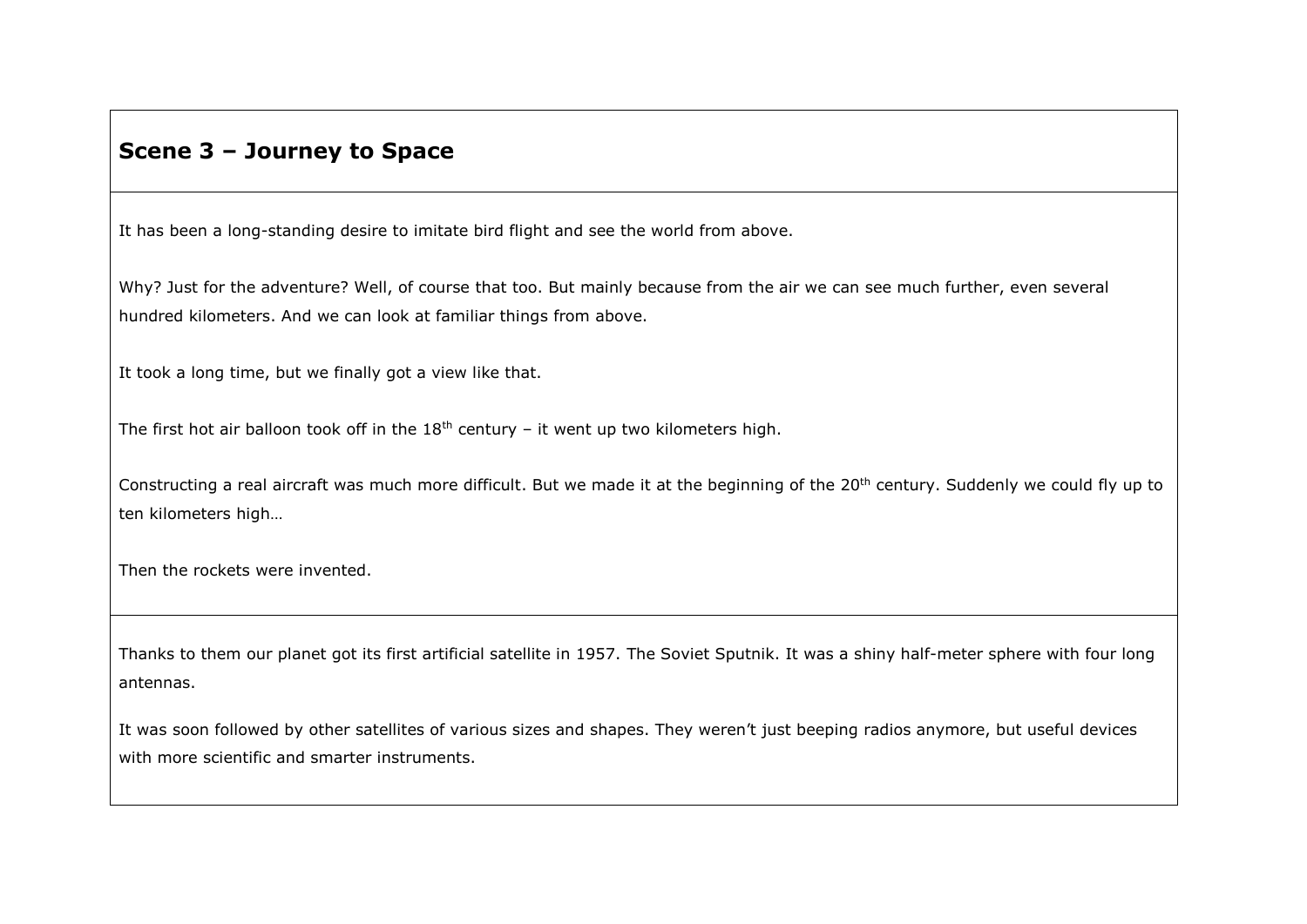In 1958, Explorer was built in the United States.

Then followed Ariel from Great Britain. Alouette from Canada. San Marco from Italy.

French Asterix. Ohsumi from Japan. Dongfanghong from China.

In 1969, it was German AZUR studying solar particles and auroras. In 1978, Czech Magion explored the Earth's magnetosphere and ionosphere. In 2012, Polish PW-Sat testing elastic solar cells as well as an orbital decay technology, Hungarian MaSat 1 with a simple camera and Romanian Goliat with micrometeorite and cosmic radiation detectors. And in 2017 the Slovak launched their satellite, too, skCube, among other things, received very low frequency radio waves generated by lighting.

Building an artificial satellite is far from easy…

It's definitely not just a tin can rolling around the orbit!

On the contrary, they are amazingly complex devices containing a lot of important instruments. Just see for yourself!

The solar panels are the most often source of electrical energy.

But when a satellite gets into shade, it needs a battery as well.

The rocket engines ensure a stable orbit and correct its orientation in space.

The radio antennas receive commands and transmit observation data.

A satellite has various radiators installed on its surface foil to make sure they don't get frozen or burn down.

Inside, there's a main computer, an accurate clock and rocket fuel tanks…

And depending on its task, also the cameras or other necessary detectors.

Amazing devices, aren't they?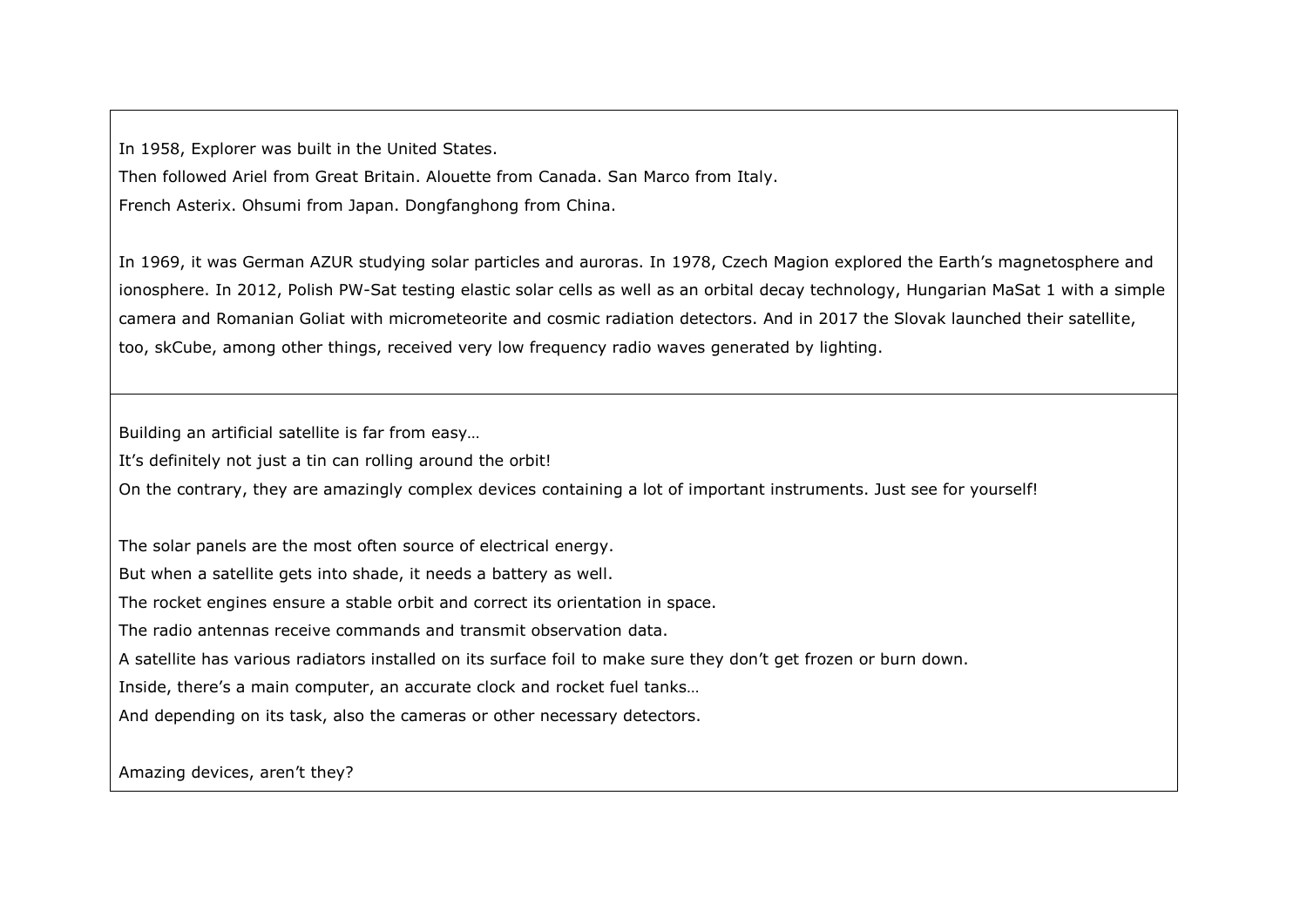#### **Scene 4 – Where Do We Find Them**

Space is about a hundred kilometers far from us.

Is it a little or a lot?

It depends. With a usual car, you can drive a hundred kilometers in less than an hour. And for those of you living in Berlin, Warsaw, Prague, Bratislava, Budapest or Bucharest, space is closer than the sea.

Getting to space isn't that simple, but eventually a small rocket or a special airplane can make it. The trouble is to stay there! Against the pull of gravity, you must fly fast to avoid falling back to Earth. Very fast! You must somehow reach a speed of at least 27 thousand kilometers per hour.

That's several times faster than the fastest supersonic plane. Only space rockets can do it.

No artificial satellite can fly lower than two hundred kilometers above Earth. It's because of the Earth's atmosphere. If it flew any lower, it would soon burn down…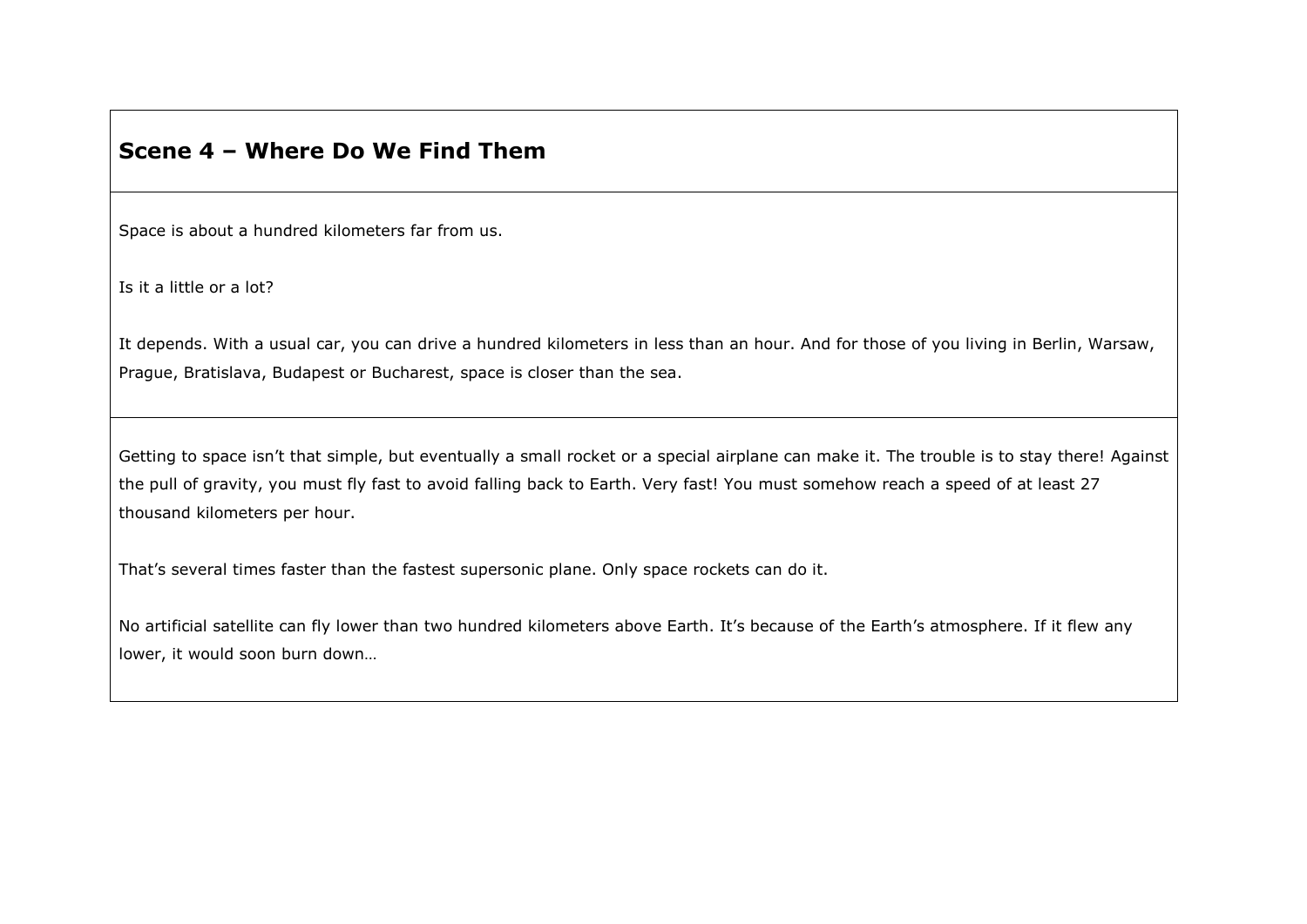At 4 hundred kilometers you can find the International Space Station giving temporary home to several astronauts. And also, some observatories monitoring Earth or secret military satellites.

A bit higher, several thousand kilometers from Earth, there are swarms of telecommunication satellites securing, for example, telephone or internet connection, the navigation satellites enabling airplanes and cars to find their position and in fact also us to find our position with our mobile phones.

The further from Earth you are, the slower you move along the orbit. Another group of artificial satellites is flying at 11 thousand kilometers per hour about 36 thousand kilometers from Earth. They complete their orbit around our planet in a day, so they appear to be hanging on the same spot above Earth. That's why they're called geostationary satellites.

Any idea who may benefit from that? Of course, the meteorologists and television companies. Because you can see half the Earth from such an altitude!

Apart from these three main groups of satellites – in low, medium and geostationary orbiting Earth – there are a lot of other satellites wandering around our planet.

Others travel much further… They break free of Earth's gravitational pull and set off for the planets or the smaller bodies of the Solar System. Five interplanetary probes have even reached the speed over 150 thousand kilometers per hour, so after a while, they will leave the Solar System forever…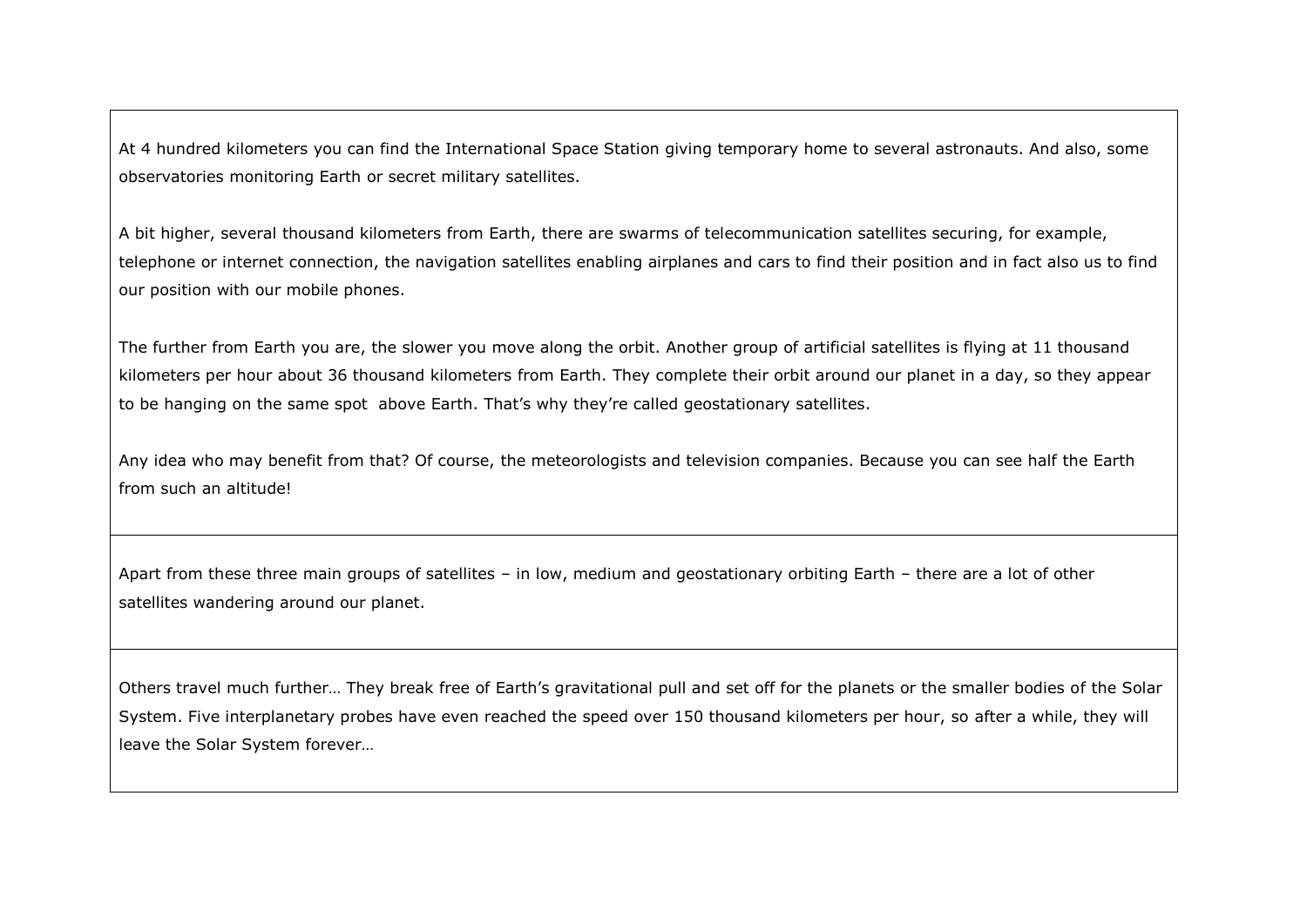## **Scene 5 – Types of Satellites**

The fact is that artificial satellites help us survive in a complicated world of tomorrow.

GPS, Galileo, Glonass or Baido… strange names, aren't they? It's projects like these that have redrawn our life lines. It's the swarms of artificial satellites that enable us to determine our geographical location and altitude with the accuracy of several dozen centimeters.

And as a result? There are about 150 thousand airplanes taking off every day and about 1 billion people fly over Europe every year! Airplanes can't just wait for takeoff or landing and have to fly along the best routes…

Navigation satellites are important for driverless cars and also for tractor drivers working in the fields, who can now optimize the use of fertilizers and be more environmentally friendly. You'd be surprised how much food on your table now bears the label of "space quality".

Now, talking about the weather. Just half a century ago meteorologists relied on only very vague instruments from ground stations and little information from ocean ships. Nowadays several dozen meteorological satellites monitor the world - literally live. Some of them are flying in low earth orbits – like the American NOAA – others observing the other half of Earth from an altitude of 36 thousand kilometers – like the European Meteosat, Russian Elektro, Japanese Himawari or Chinese Fangyun.

The same monitoring is connected with the space weather – like the activity of the Sun.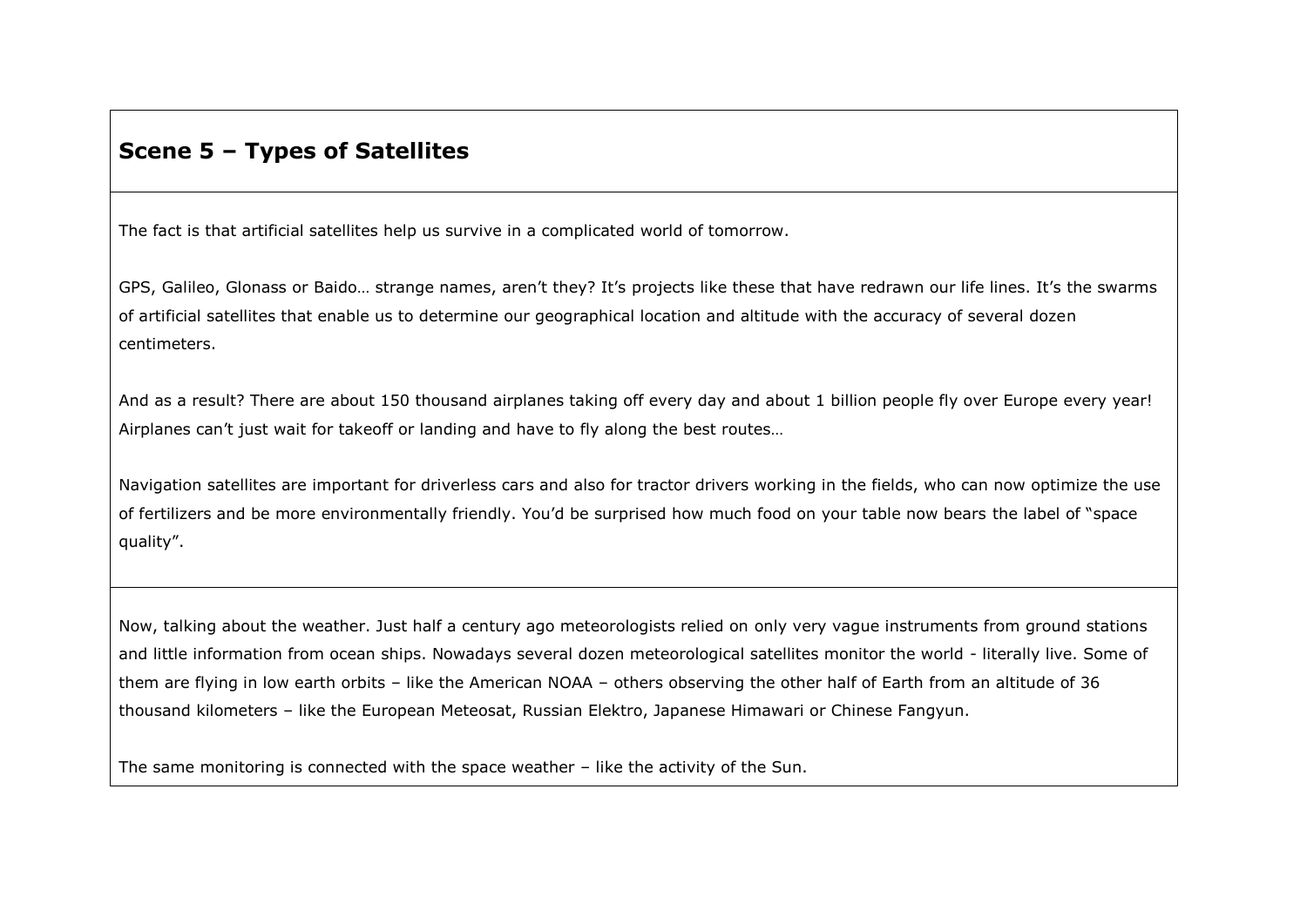Artificial satellites help us use Earth's resources more efficiently. For example, they increase the efficiency of oil and gas production and monitor forests, the ice caps near the poles and even the ozone layer… undoubtedly, once they'll be the key factor in responding to climatic changes.

Every move we make is monitored by the spy satellites. They are not only looking at us but also following our mobile phones and radios, checking us with their radars and measuring the surrounding temperature.

Is it scary? Quite the contrary! It was the spy satellites that prevented the cold war of the second half of the 20<sup>th</sup> century from growing into a hot war. The great powers knew almost everything about each other and they couldn't cover up any surprise attack.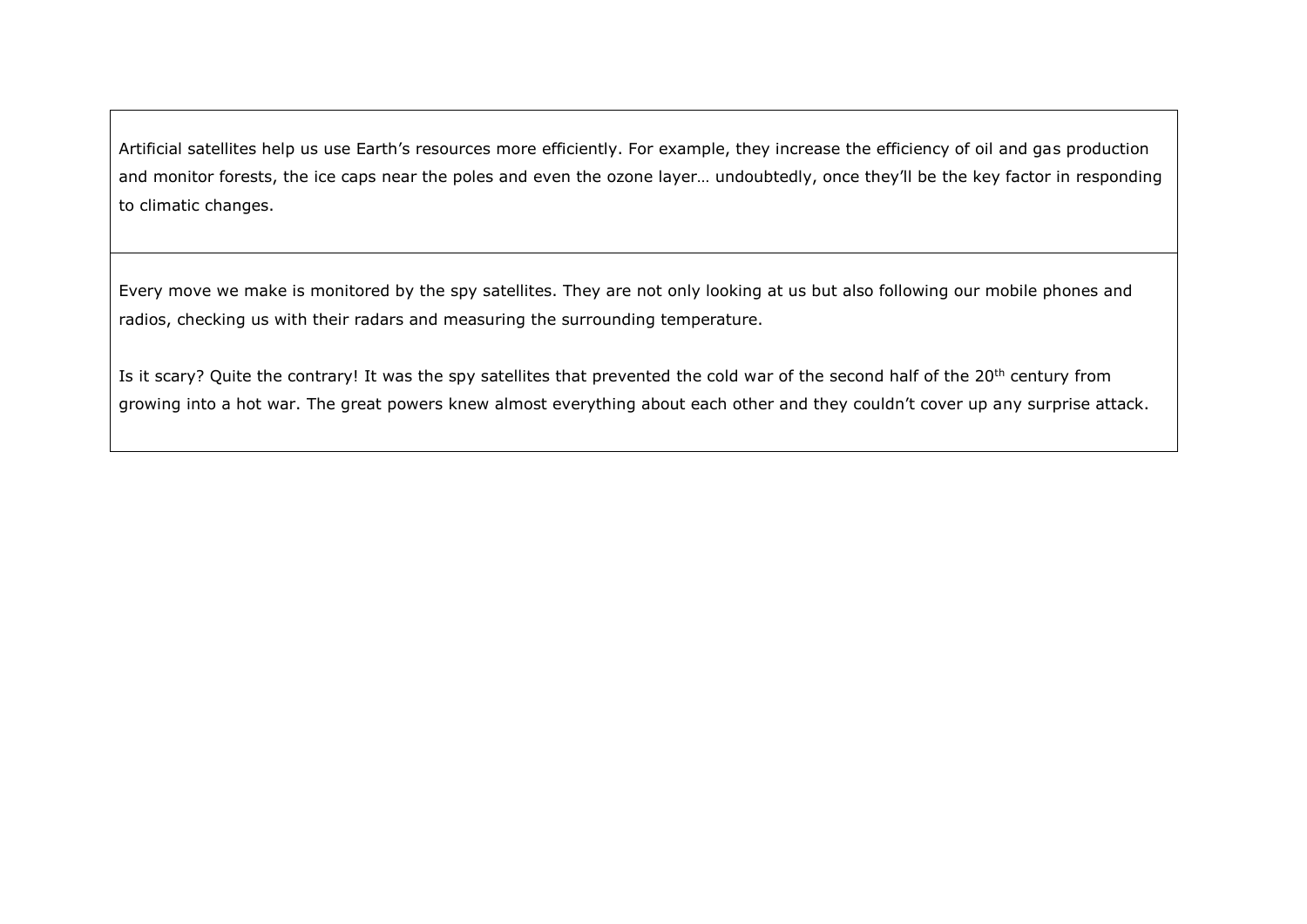### **Scene 6 – Number of Artificial Satellites**

Let's go back to the beginning.

First you could count them on the fingers of one hand…

… then two hands…

… and then you had to add in your toes, too…

Nowadays there are more than seventy countries with their own satellites. And even private companies, groups of enthusiasts and dogged individuals invest in them.

We usually picture an artificial satellite as a big shiny box. The first satellites were huge. Some even as big as a bus weighting up to several tons.

But recently they've been building satellites which are smaller, cheaper and in fact bolder. The trend is a twenty-centimeter box weighting around one kilo called CubeSat.

And we hear about even smaller pico-satellites as big as a matchbox, printed on 3D printers…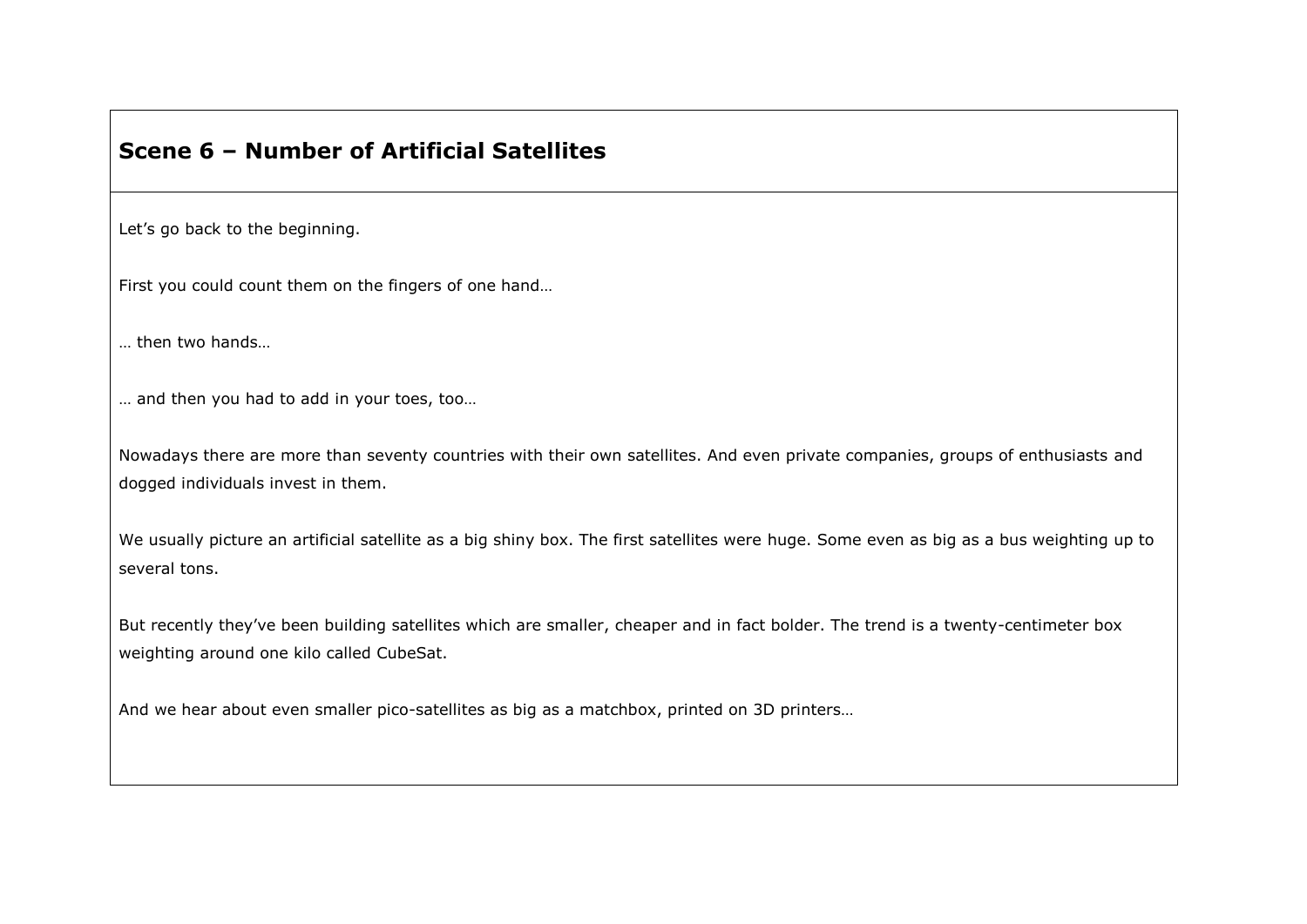The price of a space ticket is falling sharply, too… While we recently launched about a hundred artificial satellites every year, soon we'll be able to do the same every month…

There are several projects going on that will operate swarms of thousands artificial satellites! This is how Amazon, Starlink from SpaceX, Facebook or OneWeb want to offer the global Internet without any censorship.

Will the hundreds of tiny dots swarming in the sky be a symbol of technological progress or destruction of unspoiled nature?

And we mustn't forget space debris, various ruined rockets and non-functional satellites. We estimate there are over 100 million objects orbiting Earth with a diameter more than 1 centimeter.

What if uncontrollably flying debris objects start shooting down functional satellites, thus imprisoning us on the surface of our planet? For now, we are far from such a technical apocalypse, but we should keep reminding ourselves of this threat.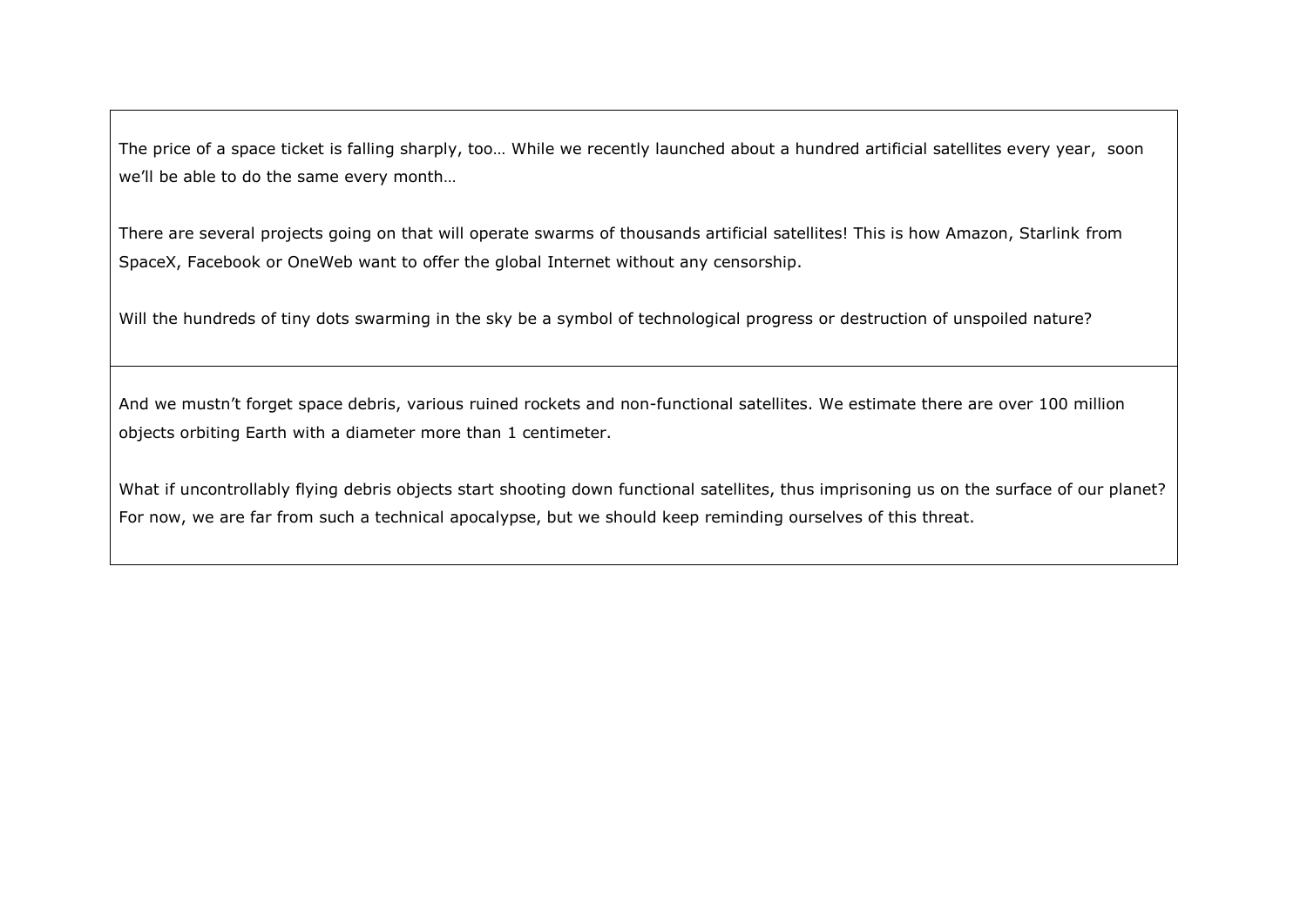## **Scene 7 – Internationality of Projects**

Space exploration, industry and defense have always been a matter of national prestige.

At the same time, they are nice examples of international cooperation. For example, the International Space Station – it's the most politically complicated space project people have ever got down to.

It required the agreements between the space agencies of the United States, Russia, Europe, Japan and Canada. The crews are international… The training, logistics and development centers can be found in America, Europe and Asia.

Rockets taking up the parts of the International Space Station and spacecraft carrying cargo and human crews take off from American Cape Canaveral and Wallops Island off the east coast of the United States, from the Baikonur Cosmodrome, which is Russian but situated in Kazakhstan, from the Japanese island of Tanegashima and from the European spaceport near Kourou in French Guiana.

The main mission control center is in Houston, Texas and a spare one is in Korolev, Russia.

The European Space Agency is then a gateway to space for three dozen of countries. Every European spends as much on space projects as on a single movie ticket every year.

What do you think? Is it worth it?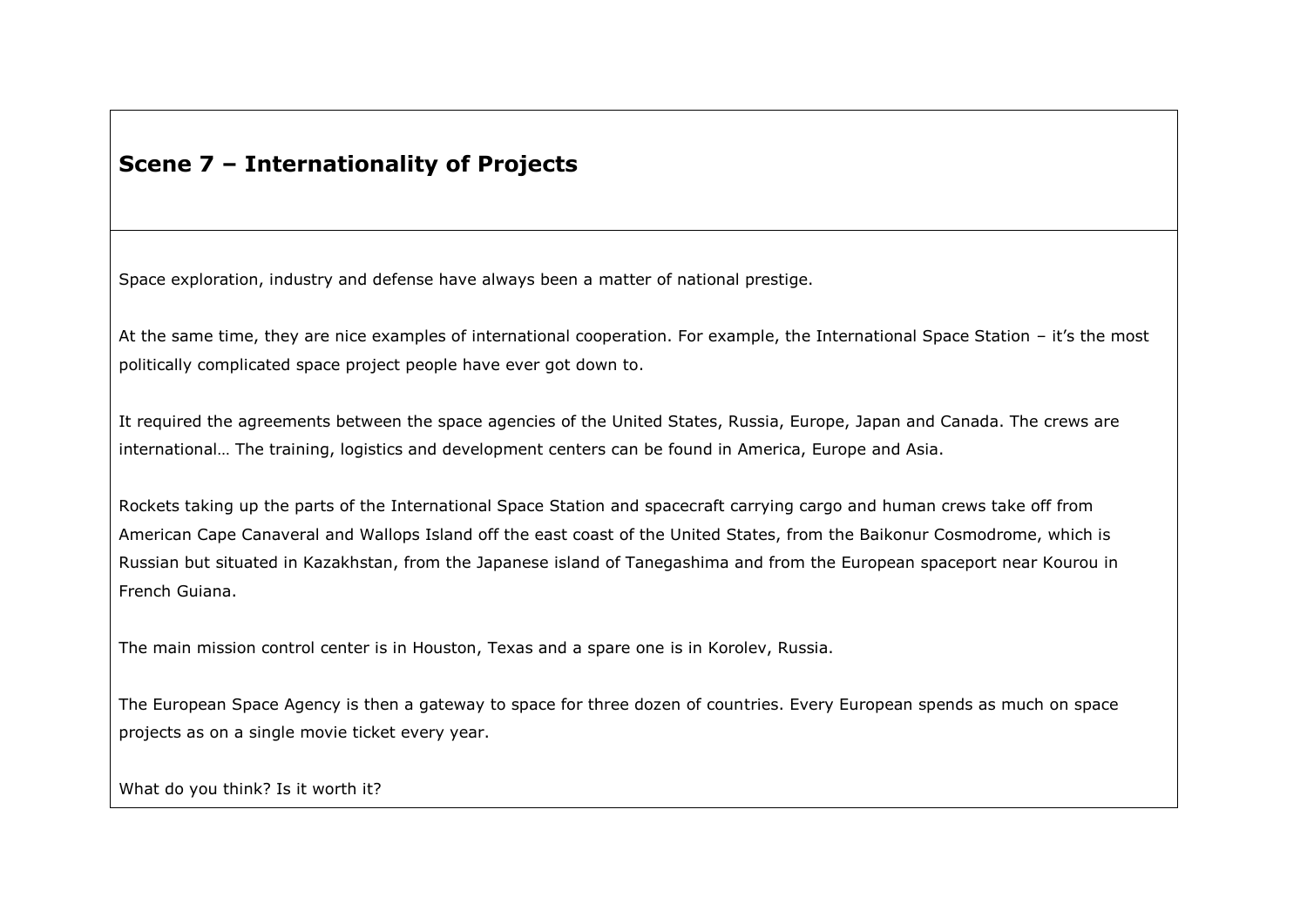## **Scene 8 – Usefulness of Satellites**

Large temperature fluctuations from -250°C to +300°C.

Long-term exposure to radiation.

Vacuum.

Extreme reliability requirements.

Astronautics needs new materials with absolutely unique properties. It's due to extreme conditions like these that satellites have to cope with. But the investment in their development pays off. As we get the most successful space technologies for our everyday lives.

Memory foam used in astronauts' seat in 1966 now fills up sleeping mattresses and running shoe insoles.

Algae oil used in food for long space flights have become more successful as a baby food additive.

A cordless drill was developed for collecting samples on the Moon, followed by handheld vacuum cleaners and screwdrivers.

Gold aluminium foil that keeps heat and cold out protecting the spaceships as well as the travelers lost in foul weather.

Food freeze-drying process wasn't invented by space chefs but they have improved this food preservation technique to save and store food in space for a long time.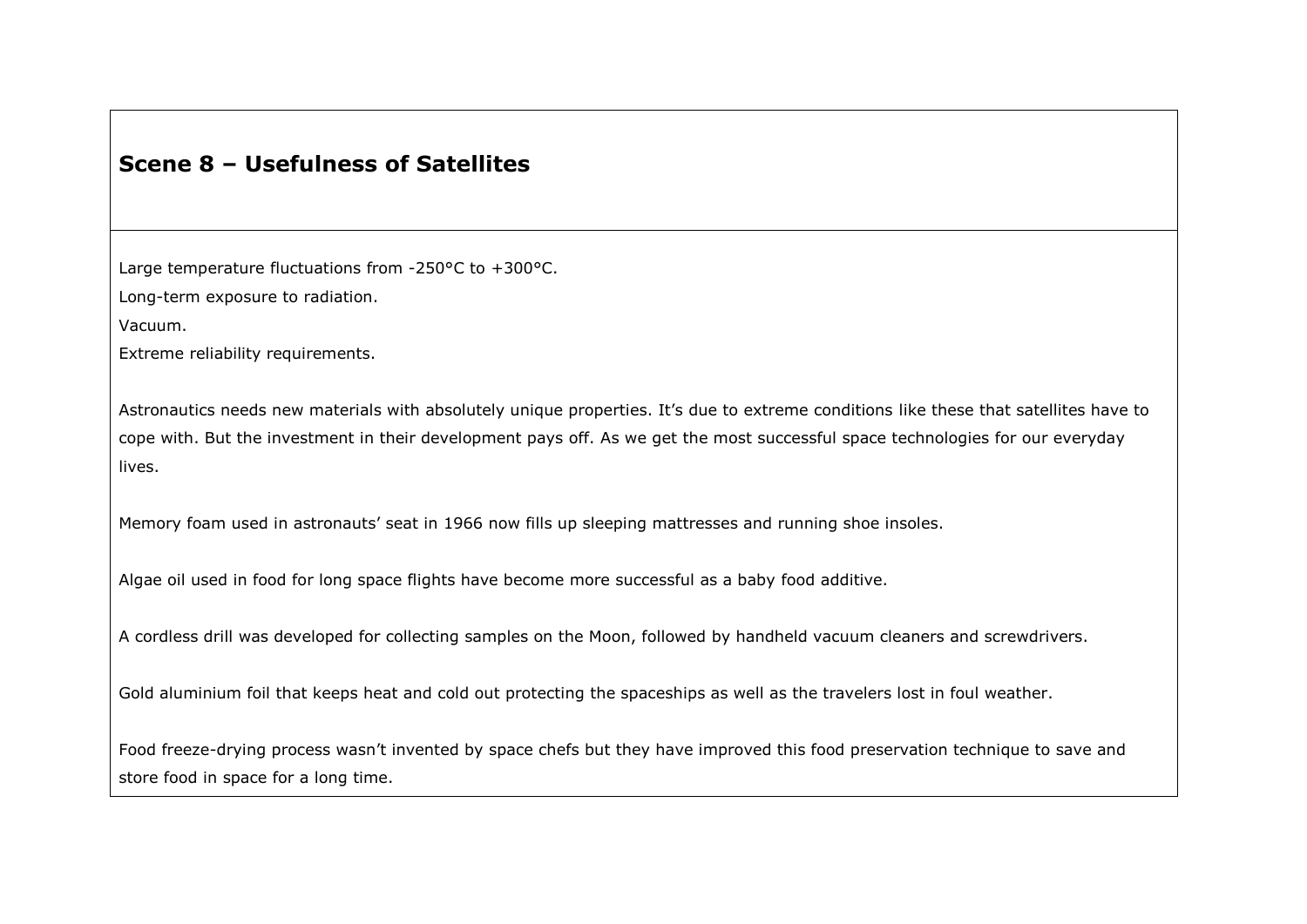Hearing aids, non-contact thermometers, better solar batteries, arch wire in dental braces straightening teeth, even toy air guns, low friction swimwear, miniature mobile phone cameras, scratch resistant glass, water filters, light-emitting diodes and smoke detectors… we could go on like this for hours!

You might say that most of these useful inventions sooner or later would have come up even without the expensive space flights… And you might be right. Yet, despite everything, our space observatories play a key role in defending our planet.

At least once a year, our planet dashes with a space object that explodes high above Earth's surface releasing as much energy as a small nuclear bomb. Once in a millennium, Earth collides with a space object 50 meters in diameter that can cause a local disaster.

But if the object is over 150 meters in diameter, big enough to fill up a usual football stadium, the energy released by such collision would give rise to vast fires covering Earth's atmosphere for a long period of time and would fatally interrupt the food chain on Earth.

Fortunately, our space guards are beginning to provide quite reliable monitoring of such potentially dangerous asteroids. Hopefully, one day we'll also have the technology to deflect such an apocalyptic projectile.

Protecting the future of mankind on the planet Earth is the biggest task scientists and space engineers are facing nowadays.

As space is a hostile place for life and in vacuum no one will hear you calling for help.